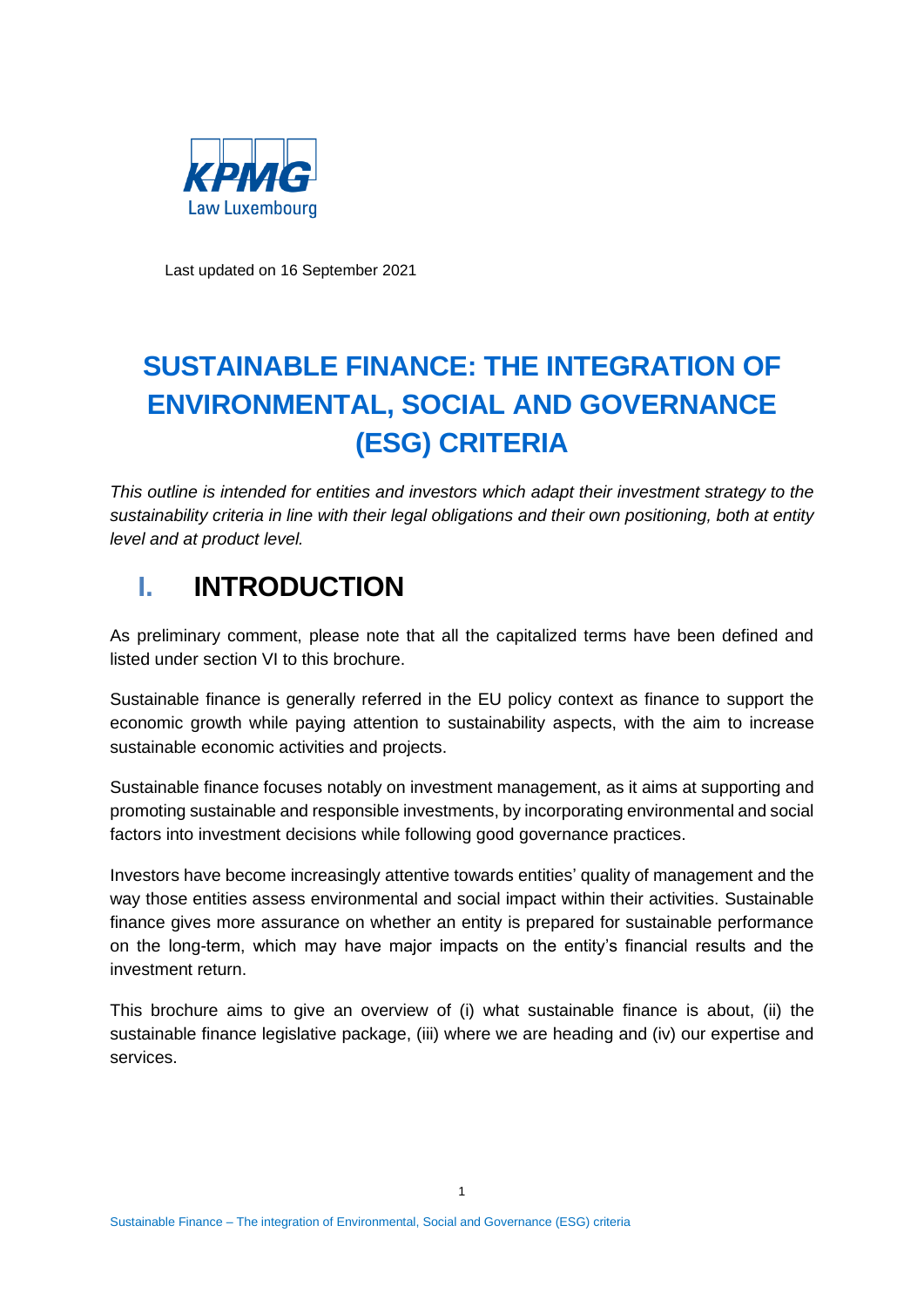# <span id="page-1-1"></span>**II. WHAT ESG IS ABOUT**

Sustainable finance covers many topics ranging from the fight against global warming to the compliance with social rules. The primary drivers of sustainable finance are (i) the transition of finance to sustainability compliance, (ii) the mobilisation of funds into sustainability and (iii) the fight against greenwashing (*i.e.* the practice of presenting a product or an entity as more environmentally friendly than it actually is in order to try to achieve competitive advantages). The 3 (three) pillars of sustainable finance are environmental, social and governance (ESG):

- **Environmental ("E")**: this pillar covers topics such as pollution prevention and control, reduction of greenhouse gas emissions and climate change. This pillar is particularly present in the fight against greenwashing;
- **Social ("S")**: this pillar relates to relationships with employees, suppliers and/or customers, notably concerning health and safety, human rights risks and, more recently, the COVID-19 crisis; and
- **Governance ("G")**: this pillar should not be overlooked, although it may be considered of a lesser relevance than the other pillars. It covers *inter alia* antibribery and anticorruption. Entities should integrate the 2 (two) previous pillars while following good governance practices.

The above pillars must follow the so-called "Do Not Significantly Harm" principle (the **DNSH Principle**), meaning that they have to coexist with each other without having a negative impact on one another. In other words, the "E" should not significantly harm the "S" or be in contradiction with it and *vice versa*. Although no specific method is provided for assessing the DNSH Principle, some indicators are being developed in this respect<sup>1</sup> (which are referred to as adverse sustainability indicators, covering environment-related indicators as well as social indicators) with a view to exclude investments, that significantly harm any of the pillars, in order to ensure ESG compliance.

# <span id="page-1-0"></span>**III. ESG LEGISLATIVE PACKAGE**

During the last years, the EU adopted a series of legislative initiatives aiming to promote and support the implementation of sustainable finance.

In this section we outline the main legislative initiatives that have or will have an impact in the forthcoming months.

<sup>&</sup>lt;sup>1</sup> In accordance with the SFDR, the ESAs have developed RTS notably in respect of the sustainability indicators in relation to adverse impacts (i) on the climate and other environment‐related adverse impacts and (ii) in the field of social and employee matters, respect for human rights, anti‐corruption and anti‐bribery matters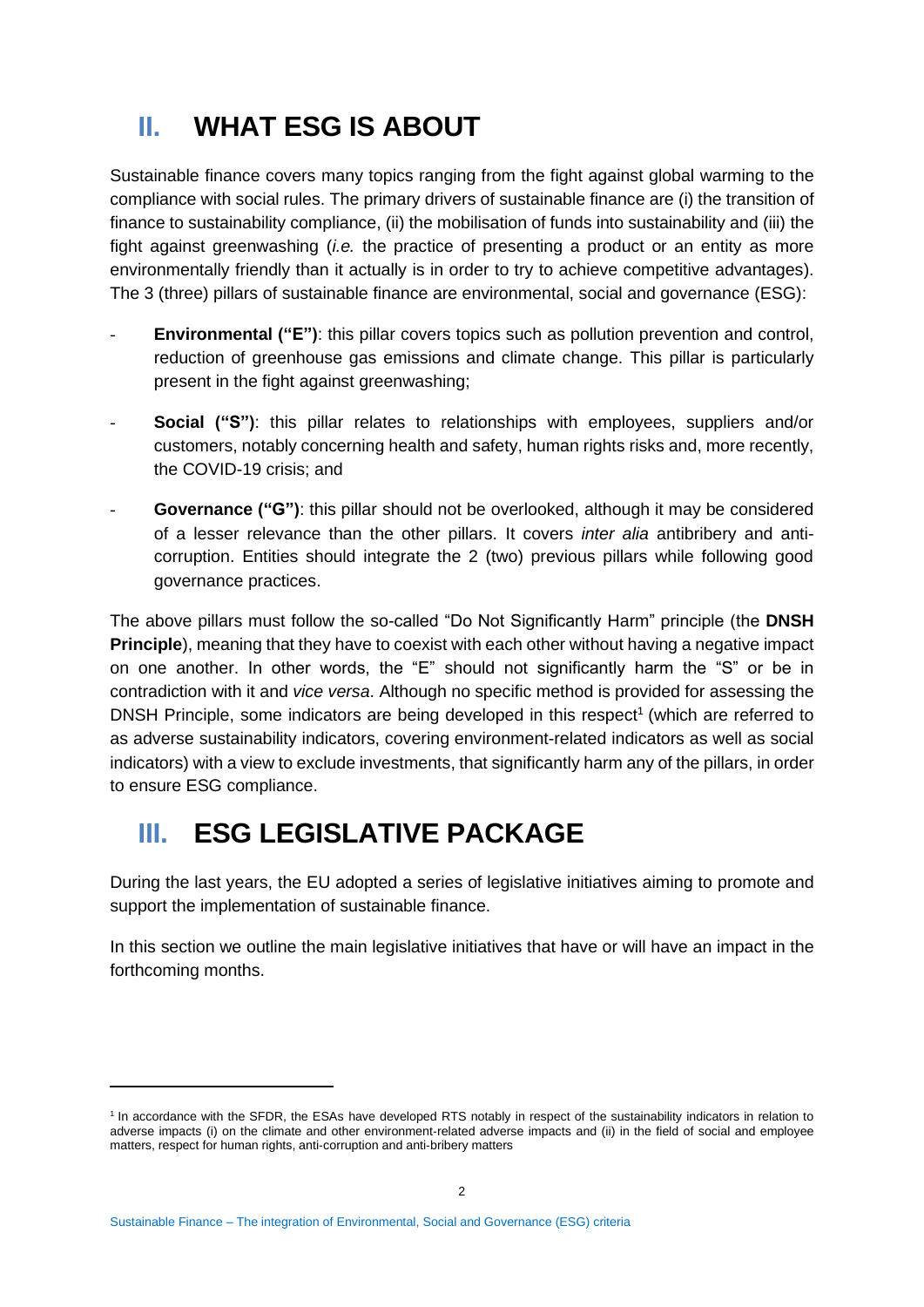## <span id="page-2-0"></span>**A. The EU action plan on sustainable finance**

On 8 March 2018, the Commission first published its action plan on financing sustainable growth (the **Action Plan**). The Action Plan aims at clarifying the duties of FMPs and FAs to provide their clients with clear advice on the sustainability risks and opportunities that are attached to their investments, at both entity and product level. The key goals of the Action Plan are to:

- move capital flows away from activities having negative social and environmental consequences; and
- direct finance towards activities that truly benefit society in the long-term.

As part of the Action Plan, the EU adopted or will adopt several acts in order to achieve its sustainable finance goals. Such acts notably include the following:

- Regulation (EU) 2019/2088 of the European Parliament and of the Council of 27 November 2019 on sustainability‐related disclosures in the financial services sector, better known as the disclosure regulation or the **SFDR**;
- Regulation (EU) 2020/852 of the European Parliament and of the Council of 18 June 2020 on the establishment of a framework to facilitate sustainable investment, and amending Regulation (EU) 2019/2088, better known as the taxonomy regulation or the **SFTR**; and
- Regulation (EU) 2019/2089 of the European Parliament and of the Council of 27 November 2019 amending Regulation (EU) 2016/1011 as regards EU Climate Transition Benchmarks, EU Paris-aligned Benchmarks and sustainability-related disclosures for benchmarks, better known as the benchmark regulation or the **SFBR**.

As corollary to the above main acts, the EU has adopted several delegated acts amending multiple directives and regulations regarding the integration of sustainability risks and factors. Other legislative initiatives have been taken as well which aim at implementing or improving the integration of sustainability risks and factors in existing legislation, as developed in section [III](#page-1-0)[.A](#page-2-0)[.4](#page-6-0) below.

### <span id="page-2-1"></span>**1. The disclosure regulation (SFDR)**

The SFDR concerns sustainability-related disclosures in the financial services sector and imposes transparency and disclosures requirements on FMPs and FAs, namely to:

publish written policies on integration of sustainability risks in their investment decision-making process or investment/insurance advice;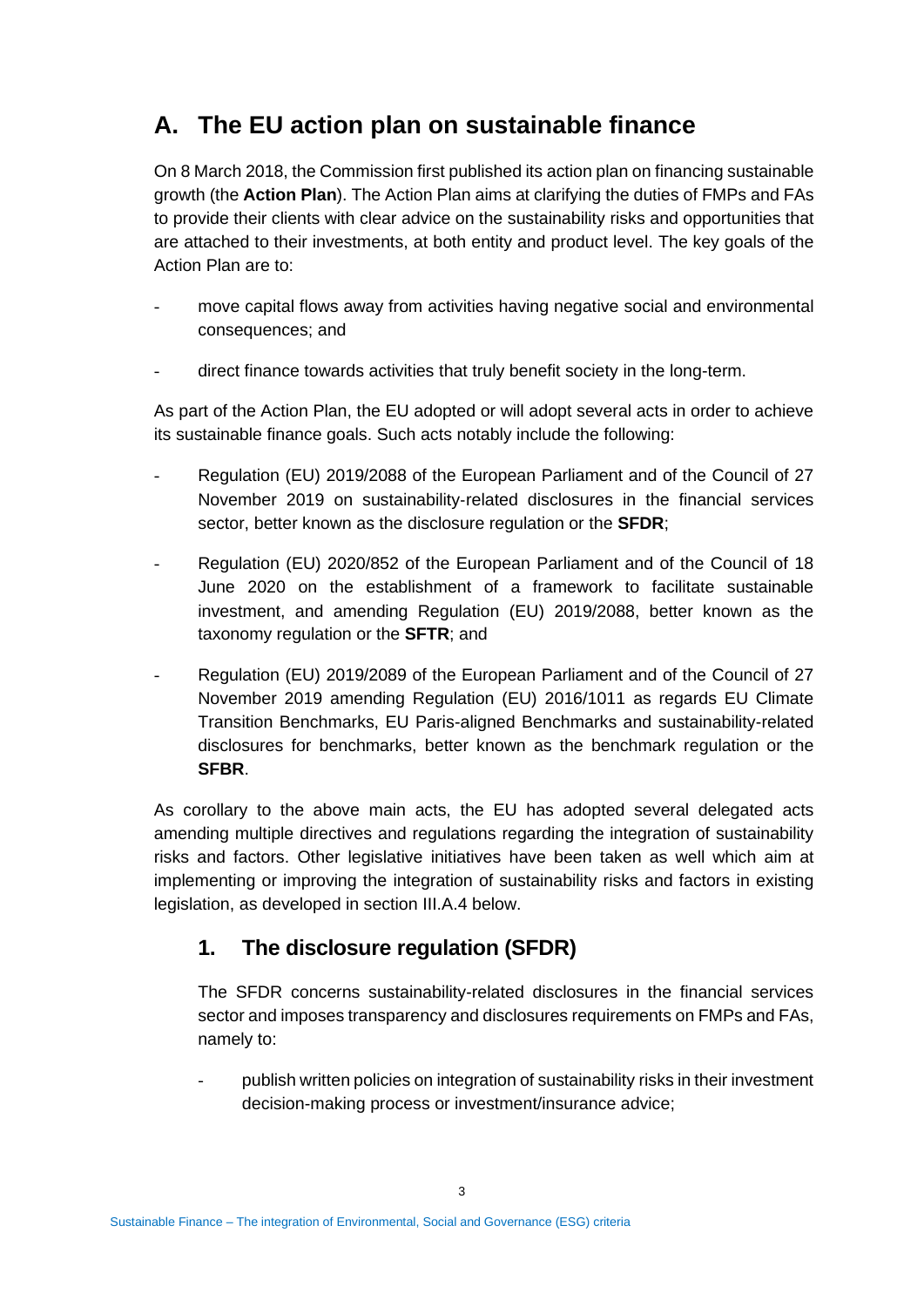- make pre-contractual disclosures on how they incorporate sustainability risks in their business;
- publish on their respective websites their sustainability investment targets and the methodologies used to evaluate, assess and monitor the effectiveness of investments; and
- describe in periodic reports the impacts of sustainable investments by means of relevant sustainable indicators.

On 23 April 2020, a consultation paper was published regarding the RTS which should contribute to the implementation of the above-described goals of the SFDR. This consultation closed on 1 September 2020.

On 2 February 2021, the ESAs have published their final report on the draft RTS. The RTS reflect the responses to the consultation paper referred to above, and relate to several disclosure obligations under SFDR regarding the publication by FMPs and FAs of:

- details of the presentation and content of the information in relation to the DNSH Principle<sup>2</sup>;
- a statement, at the level of an entity's website, describing such entity's due diligence policy in respect of the adverse impact of investment decisions on sustainability factors in relation to climate and other environment-related impacts<sup>3</sup> and adverse impacts in the field of social and employee matters, respect for human rights, anti-corruption and anti-bribery matters<sup>4</sup>;
- pre-contractual information for products referred to "article 8 products"<sup>5</sup> or "article 9 products" 6 ;
- information on an entity's website to describe the environmental or social characteristics of financial products or the sustainable investment and the methodologies used<sup>7</sup>; and

<sup>7</sup> Article 10 SFDR

<sup>2</sup> Article 2a SFDR

<sup>&</sup>lt;sup>3</sup> Article 4(6) SFDR

<sup>4</sup> Article 4(7) SFDR

<sup>5</sup> Article 8 SFDR

 $6$  Articles 9(1) and 9(2) SFDR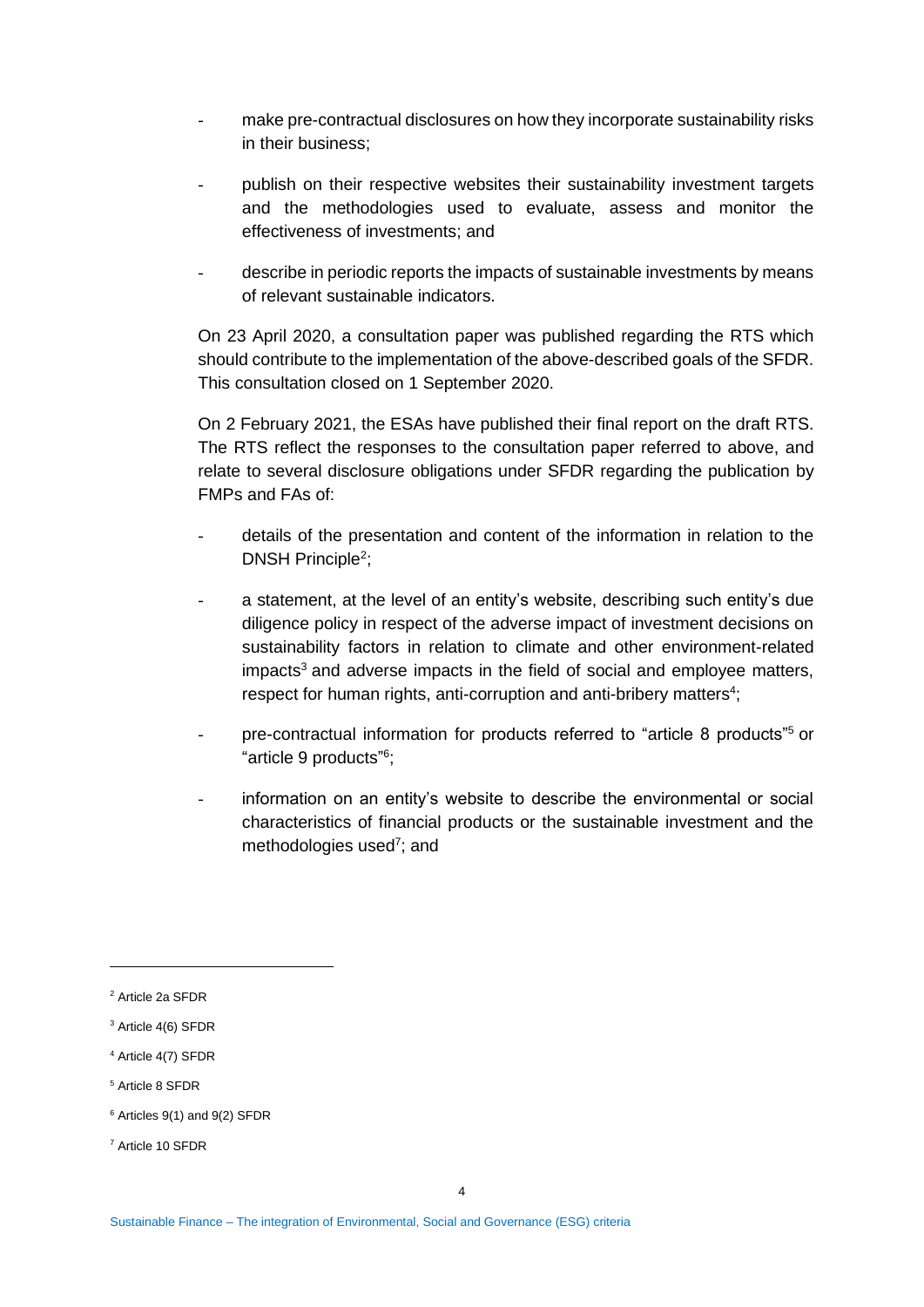specific information in periodic reports for products referred to "article 8 products"<sup>8</sup> or "article 9 products".

In addition to their final report, the ESAs issued on 25 February 2021 a joint supervisory statement on the application of the SFDR  $9$ . Such supervisory statement aims at achieving an effective and consistent application and national supervision of the SFDR, thus promoting a level playing field as well as the protection of investors. This supervisory statement insists on the fact that the RTS are still in draft form.

Moreover, on 8 July 2021, the Commission announced that the application of the RTS will be deferred to 1 July 2022. Such delay will allow the competent national authorities (being the CSSF in Luxembourg) to prepare for a well-organized and effective supervision of the compliance by FMPs and FAs with the requirements set forth in the RTS. In the meantime, it is encouraged to refer to the draft RTS for additional guidance in respect of the obligations laid down in the SFDR.

Finally, the Commission confirmed that it intends to

- intensively work on the adoption of further RTS (some of which will amend the current RTS); and
- incorporate all developed RTS into a single delegated act.

Most recently, on 26 July 2021, the ESAs published the answers of the Commission to the questions related to the interpretation of the SFDR<sup>10</sup>. The Commission addressed *inter alia* the following items:

- registered AIFMs referred to in article 3(2) of the AIFMD as well as non-EU AIFMs fall within the scope of application of the SFDR;
- the 500-employees threshold of article 4(4) of the SFDR includes employees of a parent undertaking and subsidiary undertakings without distinction as to the place of establishment of the group and/or subsidiary, whether or not in the EU;
- "article 9 products" may invest in investments other than "sustainable investments" for specific purposes, such as hedging or liquidity, provided that they meet minimum environmental and social safeguards; and

<sup>8</sup> Article 11 SFDR

<sup>9</sup> Joint ESA Supervisory Statement on the application of the Sustainable Finance Disclosure Regulation

<sup>&</sup>lt;sup>10</sup> Questions related to Regulation (EU) 2019/2088 of the European Parliament and of the Council of 27 November 2019 on sustainability‐related disclosures in the financial services sector (Sustainable Finance Disclosure Regulation 2019/2088)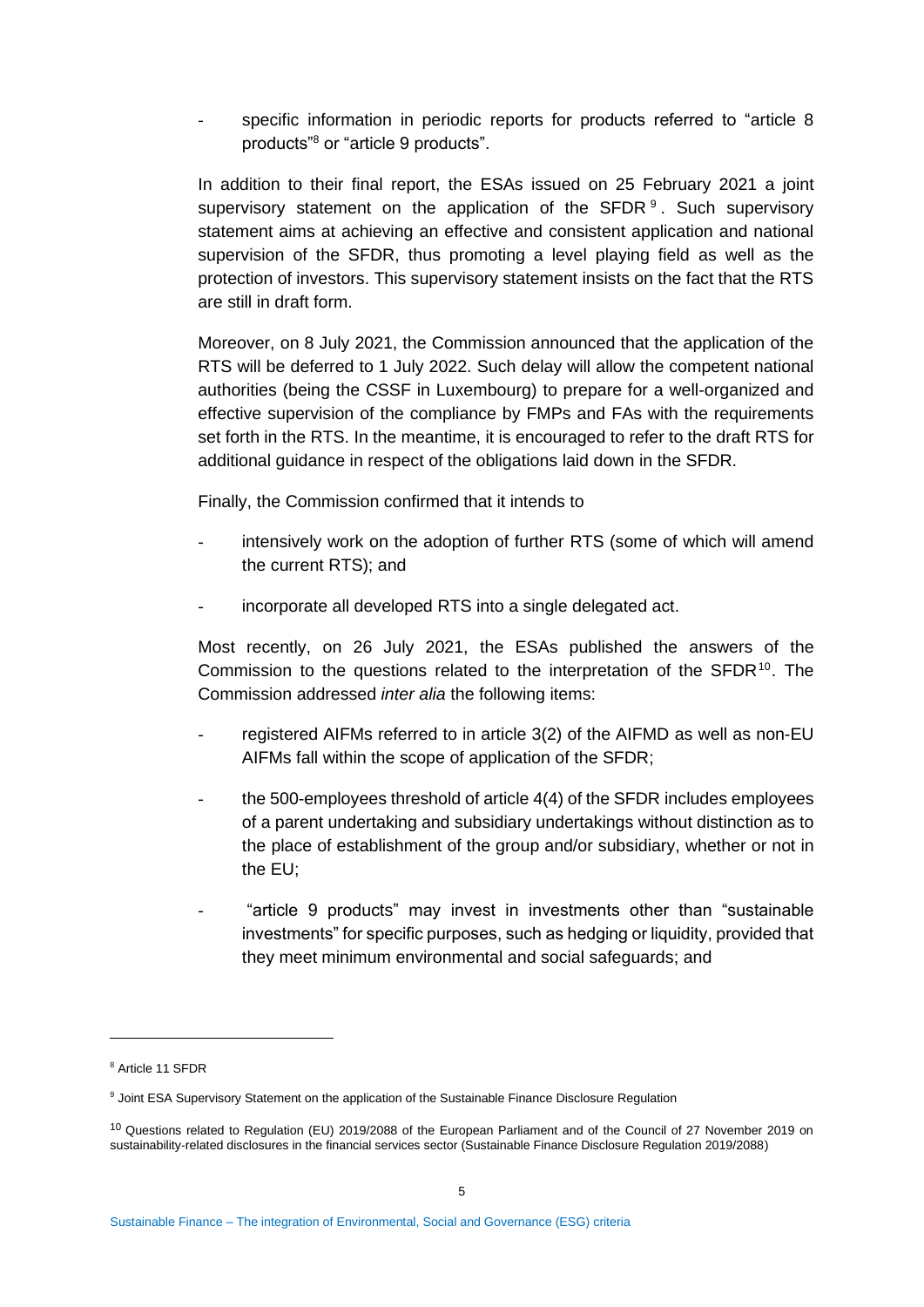where a financial product has an environmental objective and does not meet the DNSH Principle, such product qualifies as "article 8 product". In addition, such products may pursue reduction of negative externalities caused by the underlying investment.

#### <span id="page-5-1"></span>**2. The taxonomy regulation (SFTR)**

The SFTR aims at establishing an EU classification system for sustainable activities by defining technical screening criteria for each environmental objective.

A proposal was adopted in May 2018 as the first step of the Action Plan. The SFTR was then adopted approximately 2 (two) years later and entered into force on 12 July 2020.

The STFR creates a classification system, also referred to as taxonomy, to provide a common language for EU member states in order to determine whether an economic activity should be considered as environmentally sustainable or not, focusing on areas that play a key role in climate change. The main idea of the SFTR is to avoid different interpretations from the various EU member states and facilitate green investments and to be used as a "sustainability dictionary".

The SFTR also amends the SFDR by supplementing the rules on sustainabilityrelated disclosures laid down therein.

On 21 April 2021, the Commission approved in principle the draft delegated regulation supplementing the SFTR by establishing the technical screening criteria for determining the conditions under which an economic activity qualified as contributing substantially to climate change mitigation or climate change adaptation and for determining whether that economic activity causes no significant harm to any of the other environmental objectives (the **SFTR Delegated Regulation**). The SFTR Delegated Regulation was formally adopted on 4 June 2021.

The SFTR Delegated Regulation must now be scrutinized by the European Parliament and the Council and is expected to apply as from 1 January 2022. It will be regularly reviewed and completed in order to further reflect the developments and technological progress that will be made in the future.

In addition, on 6 July 2021, the SFTR Article 8 Delegated Regulation was adopted by the Commission. The STFR Article 8 Delegated Regulation must be scrutinized by the European Parliament and the Council as well. It is expected to apply gradually, starting on 1 January 2022.

#### <span id="page-5-0"></span>**3. The benchmark regulation (SFBR)**

The SFBR was adopted to amend Regulation (EU) 2016/1011 as regards EU climate transition benchmarks, EU benchmarks aligned with the Paris Agreement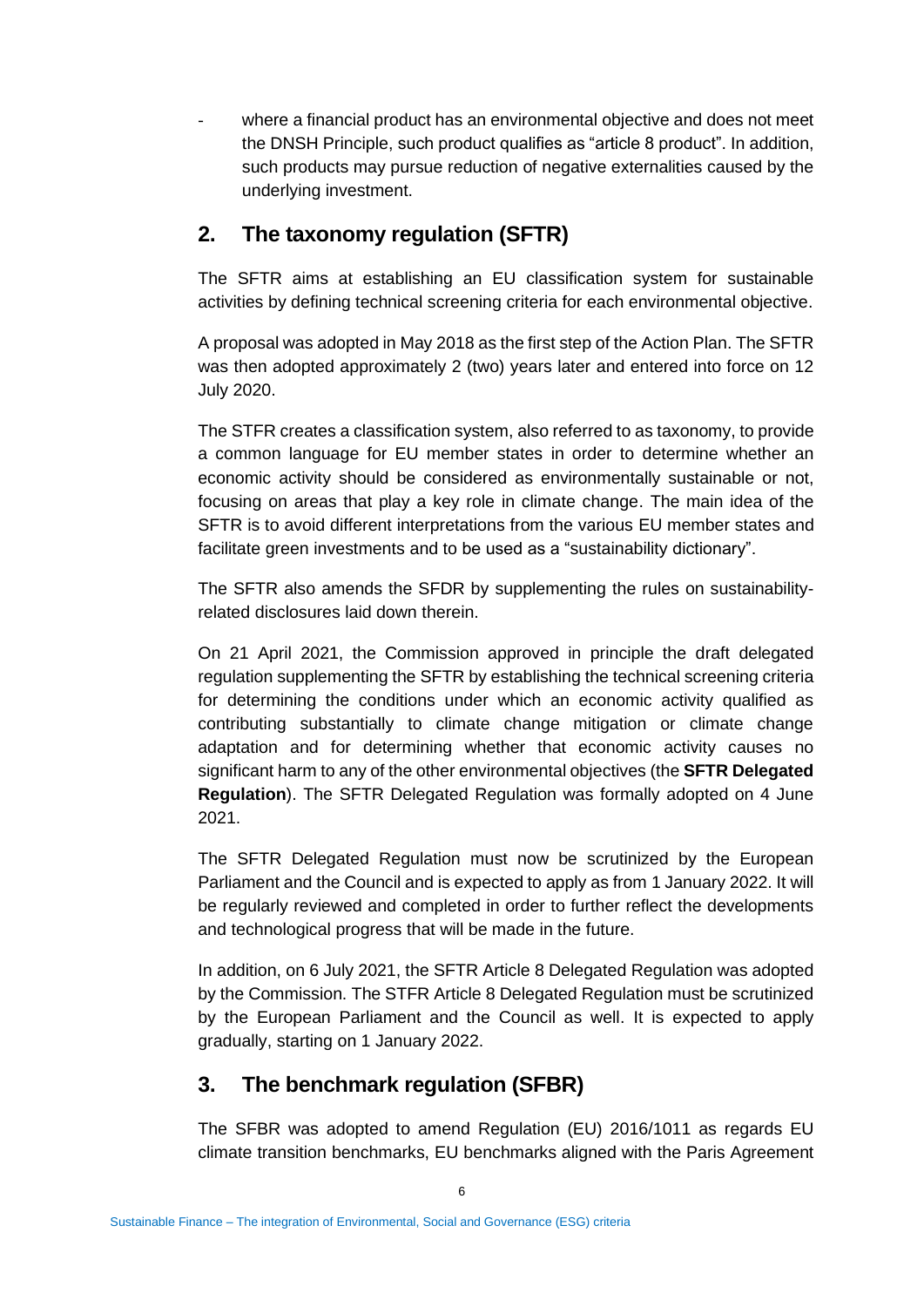and sustainability-related disclosures for benchmarks. The SFBR entered into application on 30 April 2020.

The aim of the SFBR is to establish a common set of rules governing the production and use of benchmarks across the EU in line with the objectives set by the Paris Agreement, thus increasing transparency. The SFBR introduces a regulatory framework laying down minimum requirements for EU climate transition benchmarks and EU Paris-aligned benchmarks at the level of the EU and as such, it is one of the cornerstones of the fight against greenwashing. Considering the foregoing, it is of the utmost importance that such benchmarks do not significantly harm other ESG objectives, in accordance with the DNSH Principle.

On 17 July 2020, the Commission adopted new rules setting out minimum technical requirements for the methodology regarding EU climate benchmarks. The delegated acts in respect of the SFBR have been published in the Official journal of the EU on 3 December 2020 and entered into application on 23 December 2020. Such delegated acts include:

- the Commission delegated regulation supplementing regulation (EU) 2016/1011 as regards the explanation in the benchmark statement of how environmental, social and governance factors are reflected in each benchmark provided and published;
- the Commission delegated regulation supplementing regulation (EU) 2016/1011 as regards the minimum content of the explanation on how environmental, social and governance factors are reflected in the benchmark methodology; and
- the Commission delegated regulation supplementing regulation (EU) 2016/1011 as regards minimum standards for EU Climate Transition Benchmarks and EU Paris-aligned Benchmarks.

#### <span id="page-6-0"></span>**4. Additional delegated acts and legislative initiatives**

On 21 April 2021, the Commission has adopted the Delegated Acts amending multiple directives and regulations. The aim is to amend the frameworks concerning UCITS, AIFMD, MiFID, IDD and Solvency II by the integration of sustainability risks and factors. This legislation requires entities falling within the scope of these frameworks (such as insurers and asset managers) to integrate sustainability into their investment, advisory and disclosure processes. The Delegated Acts aim at strengthening the EU's fight against greenwashing and encourage the financial system to support existing sustainable businesses as well as businesses on their path towards sustainability. They notably clarify the obligations weighing on financial firms when assessing their sustainability risks. The Delegated Acts include: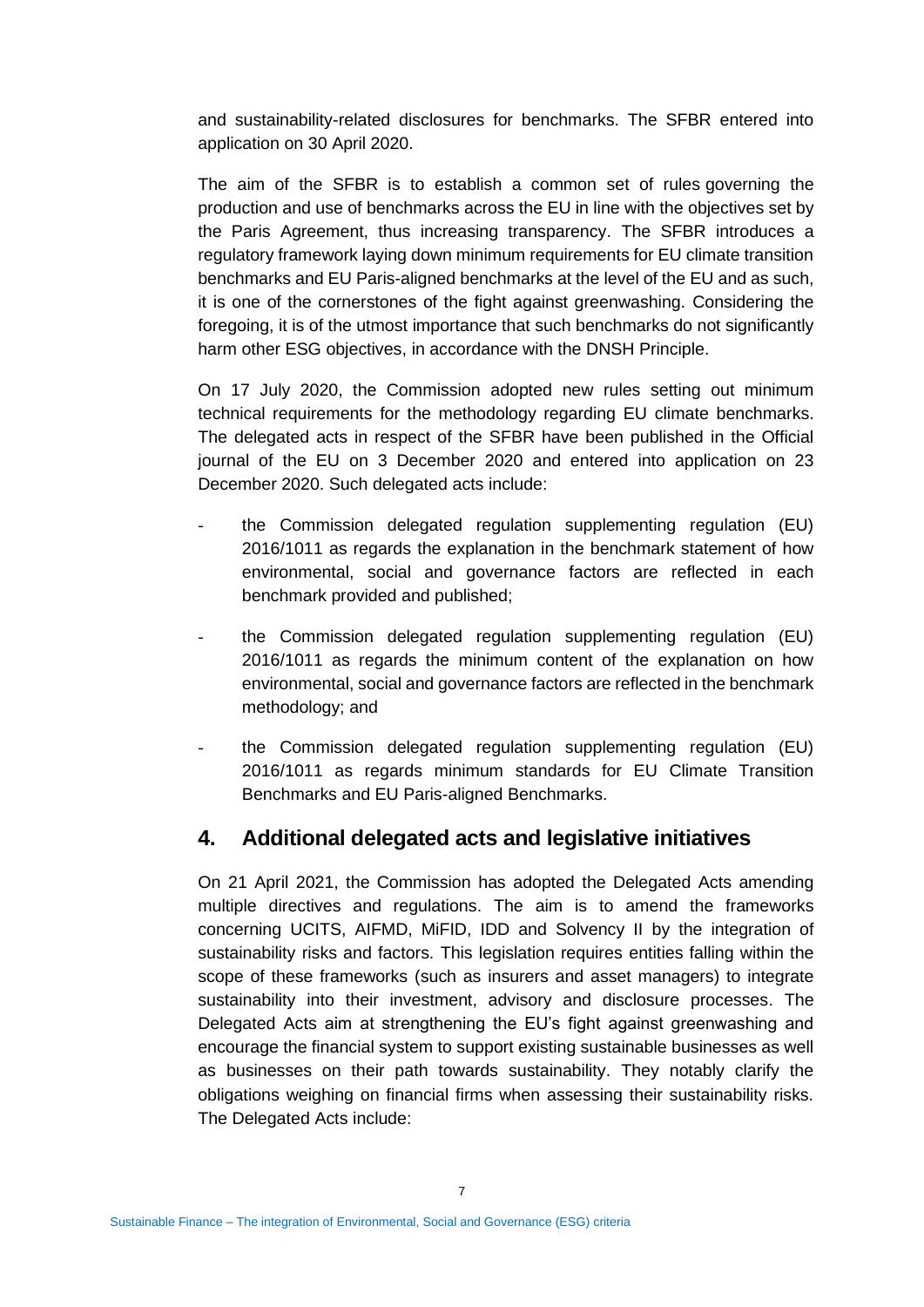- Commission Delegated Directive (EU) 2021/1270 amending Directive 2010/43/EU as regards the sustainability risks and sustainability factors to be taken into account for Undertakings for Collective Investment in Transferable Securities (UCITS);
- Commission Delegated Regulation (EU) 2021/1255 amending Delegated Regulation (EU) No 231/2013 as regards the sustainability risks and sustainability factors to be taken into account by Alternative Investment Fund Managers;
- Commission Delegated Regulation (EU) 2021/1257 amending Delegated Regulations (EU) 2017/2358 and (EU) 2017/2359 as regards the integration of sustainability factors, risks and preferences into the product oversight and governance requirements for insurance undertakings and insurance distributors and into the rules on conduct of business and investment advice for insurance-based investment products;
- Commission Delegated Directive (EU) 2021/1269 amending Delegated Directive (EU) 2017/593 as regards the integration of sustainability factors into the product governance obligations;
- Commission Delegated Regulation (EU) 2021/1254 amending Delegated Regulation (EU) 2017/565 as regards the integration of sustainability factors, risks and preferences into certain organizational requirements and operating conditions for investment firms; and
- Commission Delegated Regulation (EU) 2021/1256 amending Delegated Regulation (EU) 2015/35 as regards the integration of sustainability risks in the governance of insurance and reinsurance undertakings.

The Delegated Acts have been published in the Official Journal on 2 August 2021. They will apply as from August 2022 (and as from 22 November 20211 for the Commission Delegated Directive (EU) 2021/1269 amending Delegated Directive (EU) 2017/593 as regards the integration of sustainability factors into the product governance obligations).

In addition, the Commission adopted on 21 April 2021 the CSRD Proposal, which aims at improving the flow of sustainability information in the corporate world. The CSRD Proposal revises and strengthens the existing rules that were introduced by Directive 2014/95/EU of the European Parliament and of the Council of 22 October 2014 amending Directive 2013/34/EU as regards disclosure of non-financial and diversity information by certain large undertakings and groups. The CSRD Proposal aims at creating rules in the form of reporting standards which will put sustainability reporting and financial reporting on an equal footing. The Commission will now engage in discussions with the European Parliament and the Council. It is currently foreseen that the first set of sustainability reporting standards would be adopted by October 2022.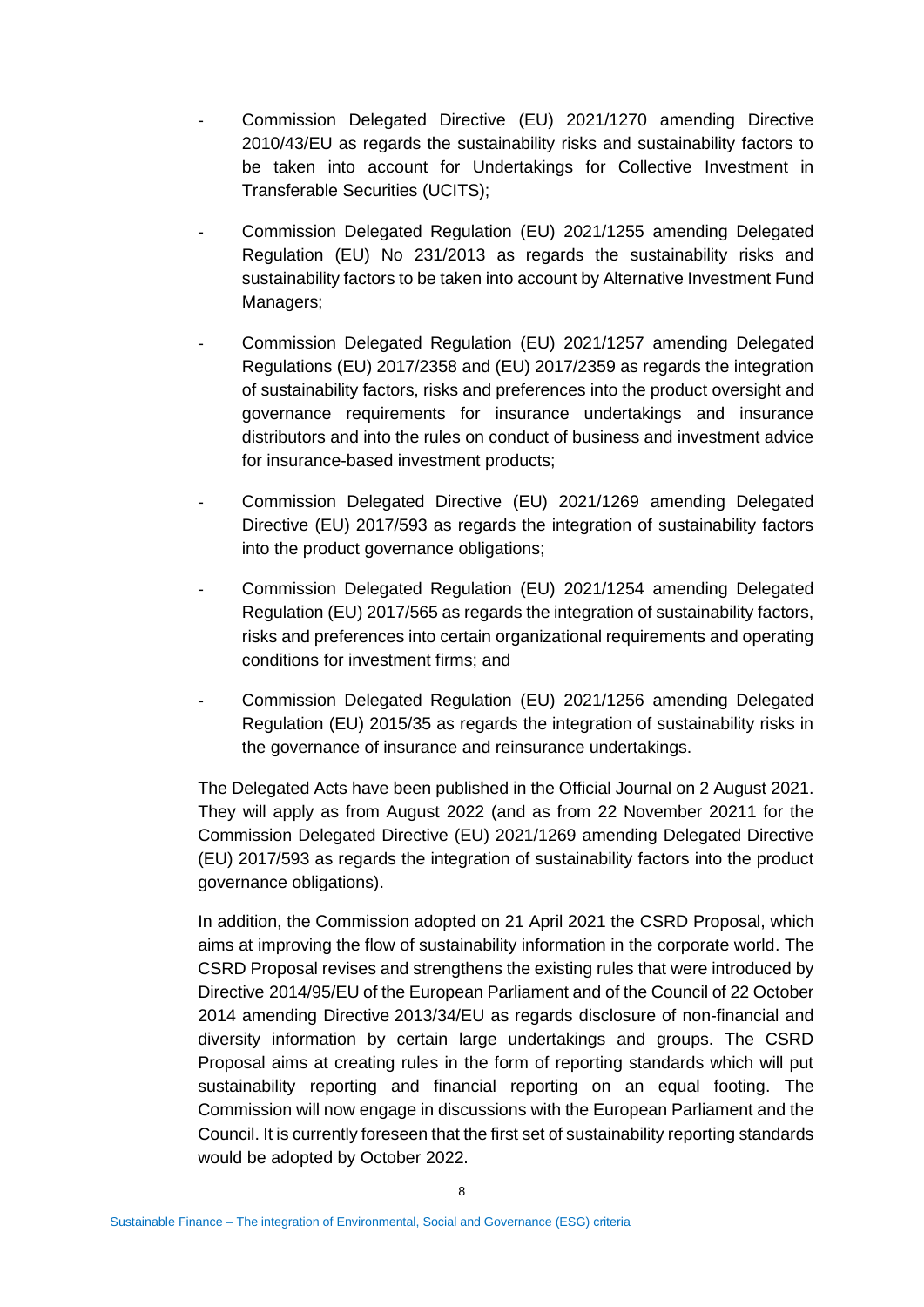## <span id="page-8-0"></span>**B. ESG in Luxembourg**

Luxembourg is one of the European leaders in green finance. Over the last years, Luxembourg has developed multiple initiatives to encourage and implement the ESG criteria and sustainability in finance.

In October 2018, Luxembourg presented its Roadmap as well as its recommendations. The drivers for the Roadmap are mainly the Action Plan, the UN 2030 Agenda for Sustainable Development and the Paris Agreement. The initiatives taken as part of the Roadmap notably include the Luxembourg Green Exchange, being the first quotation platform in the world that is exclusively dedicated to sustainable securities and the legal framework that was established in July 2018 for green covered bonds.

Luxembourg intends to create and set up solutions to ensure that sustainable finance products are easy to access, expertly managed and credible while serving a purpose. The recommendations made in respect of the Roadmap are being completed through the years to allow for the development of concrete and tailored measures that are in line with the Action Plan and other international sustainability objectives.

# **IV. WHERE ARE WE HEADING TO?**

As mentioned above, investors pay more and more attention to sustainability and to sustainability-compliant products, therefore knowing how and when we should comply with sustainable finance legislation framework is more important than ever.

This section will focus on the key matters to which attention must be paid and the main deadlines of the Action Plan.

## **A. Key points of attention**

The number of legal acts addressing ESG and sustainable finance increases rapidly, making it sometimes difficult to know where things stand at a moment in time and what should be done precisely. The following matters are particularly important:

- non-compliance with ESG and how it should be addressed now and in the near future; and
- obligations and recommendations at both entity and product level.

#### **1. Non-compliance**

Admittedly for the time being, no obligation exists for FMPs and FAs to pursue sustainability objectives or to market only financial products that have environmental or social characteristics.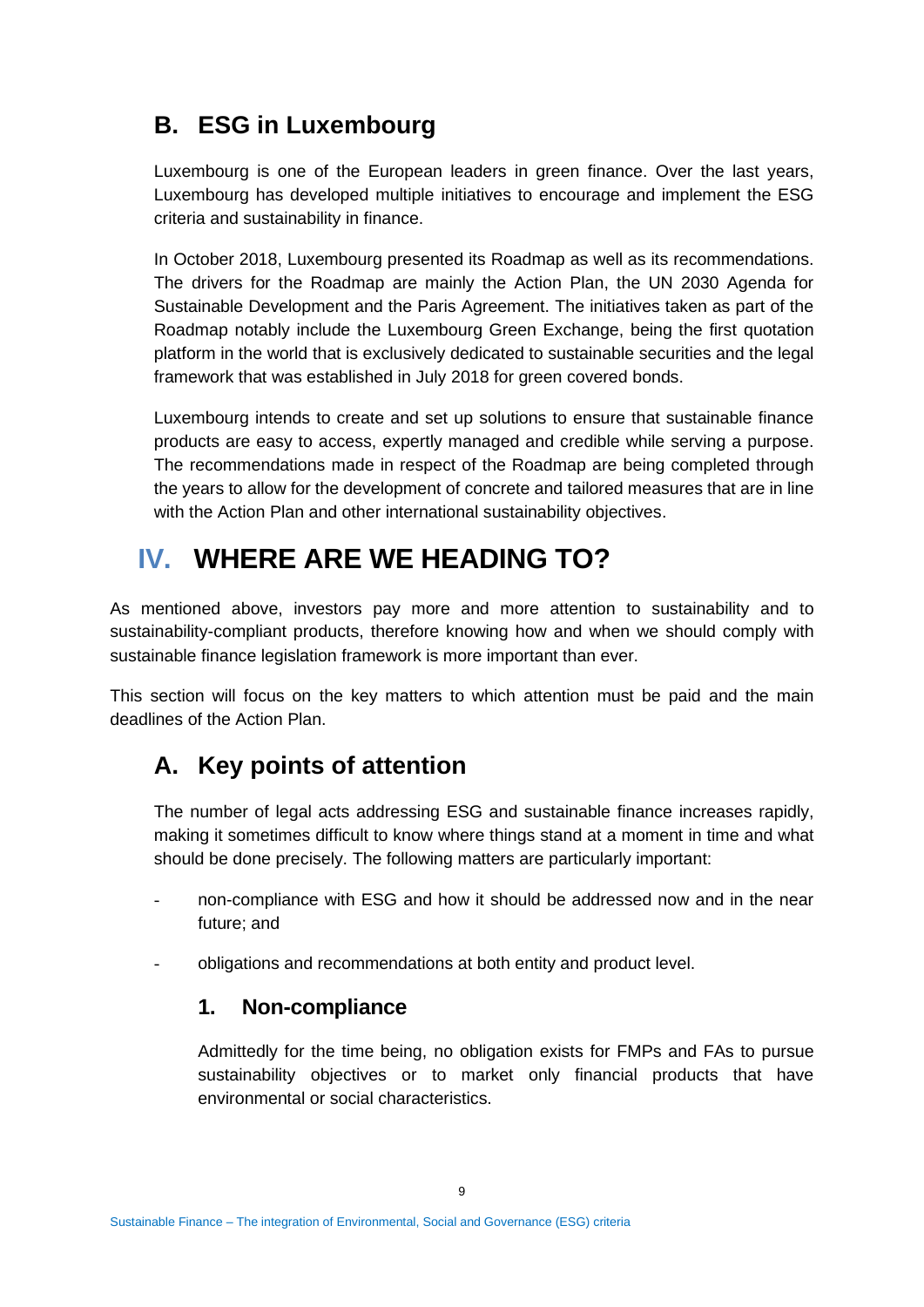However, since 10 March 2021, FMPs and FAs have the obligation to disclose information about their policies of integration of sustainability risks in their investment decision-making process or investment advice or insurance advice, as applicable.

FMPs and FAs which do not consider principal adverse impacts on factors relating to sustainability must explain (i) why they made such decision and (ii) whether and, if applicable, when they intend to consider such adverse impact. It follows that it remains possible not to undertake environmentally and/or socially sustainable activities.

In addition, the information to be disclosed in pre-contractual documents and in periodic reports in respect of financial products that do not consider sustainability risks will have to include a specific statement as of 1 January 2022 or 1 January 2023, as applicable<sup>11</sup>. Such statement is provided in article  $7$  of the SFTR as follows: "The investments underlying this financial product do not take into account the EU criteria for environmentally sustainable economic activities.".

The supervision of the application of the above obligations are under the responsibility of each EU member state and their competent national authorities, being in Luxembourg the CSSF. In addition, measures and penalties, if any, shall be put in place by each EU member state as well.

### **2. Entity and product related obligations and recommendations**

FMPs and FAs must comply with various requirements deriving from the SFDR and the SFTR. Each of these regulations contain obligations applying at different levels.

The above-mentioned regulations impose disclosure and transparency obligations on FMPs and FAs both at entity and product level. Such disclosures must appear in different places and documents and must be kept up to date. If an amendment is made to any information disclosed, a clear explanation of such modification must also be published. FMPs and FAs must also ensure that their marketing communications do not contradict the information disclosed pursuant to the SFDR.

The table below summarises the main obligations arising from the SFDR. Until the application of the RTS, the below obligations must be interpreted in the light thereof.

<sup>11</sup> Such requirement will apply as of 1 January 2022 in respect of the environmental objectives referred to in points (a) and (b) of article 9 of the SFTR (*i.e.* climate change mitigation and climate change adaptation) and as of 1 January 2023 in respect of the environmental objectives referred to in points (c) to (f) of article 9 of the SFTR (*i.e.* the sustainable use and protection of water and marine resources, the transition to a circular economy, pollution prevention and control and the protection and restoration of biodiversity and ecosystems)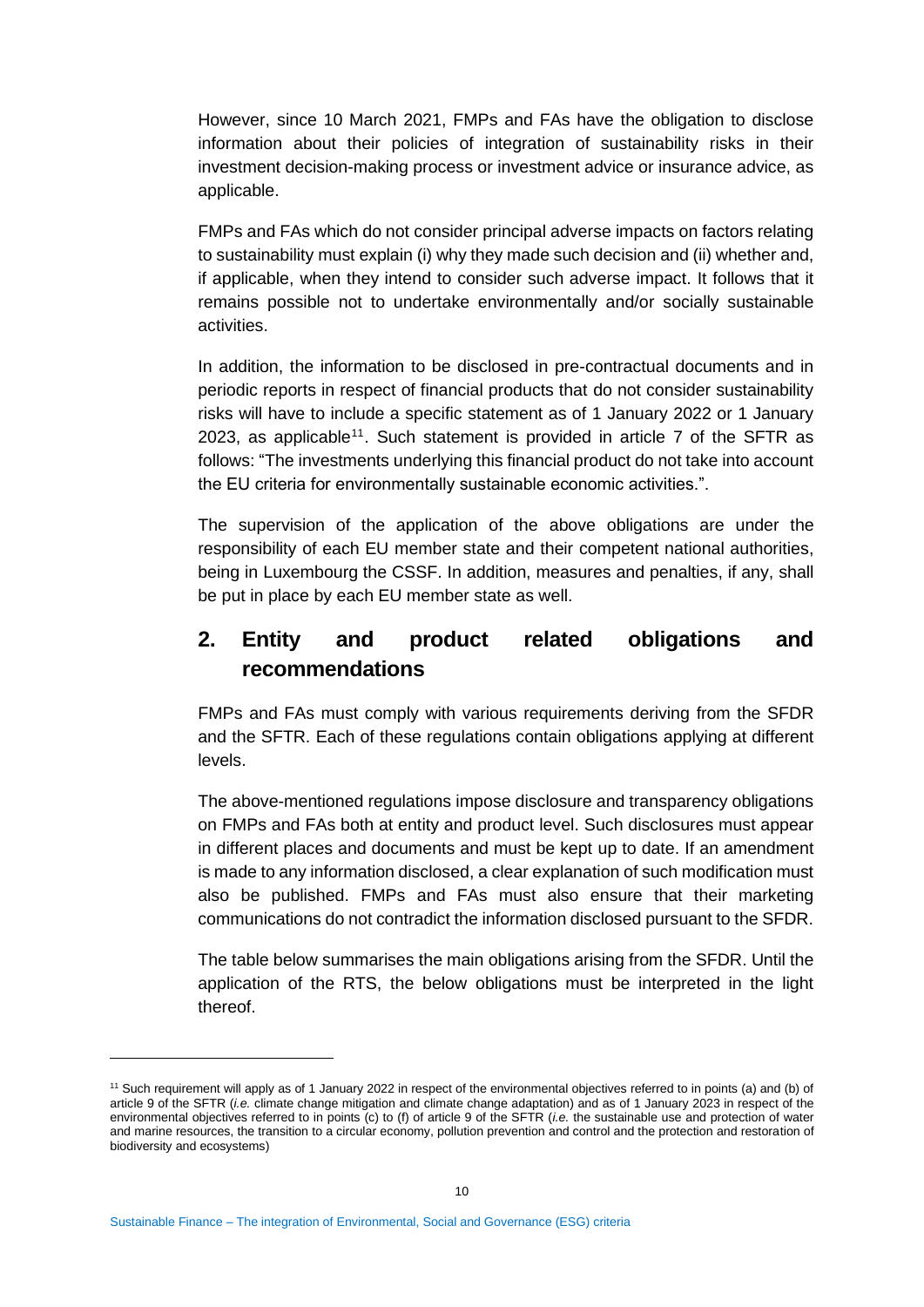| <b>Website</b>                                                                                                                                                                                                                                                                                                                                    |                                                                                                                                                                                                                                                                                                                                                                                                                                                                                                                                                                                                                 |  |
|---------------------------------------------------------------------------------------------------------------------------------------------------------------------------------------------------------------------------------------------------------------------------------------------------------------------------------------------------|-----------------------------------------------------------------------------------------------------------------------------------------------------------------------------------------------------------------------------------------------------------------------------------------------------------------------------------------------------------------------------------------------------------------------------------------------------------------------------------------------------------------------------------------------------------------------------------------------------------------|--|
| At entity level                                                                                                                                                                                                                                                                                                                                   | At product level                                                                                                                                                                                                                                                                                                                                                                                                                                                                                                                                                                                                |  |
| Integration of sustainability risks:<br>FMPs and FAs have the obligation to<br>disclose information about their policies<br>of integration of sustainability risks in<br>their<br>investment<br>decision-making<br>or investment advice<br>process<br><b>or</b><br>insurance advice, as applicable.<br>Timing: applicable since 10 March<br>2021. | Financial products with "E" or "S"<br>characteristics<br>"sustainable<br>or<br>investment" objective:<br>FMPs must inter alia publish, for each<br>product which<br>financial<br>promotes<br>environmental<br>and/or<br>social<br>characteristics<br>has<br>sustainable<br>or<br>investment as its objective, (a) a<br>description of such characteristics or<br>objective and (b) information on the<br>methodologies<br>used<br>to<br>assess,<br>and<br>monitor<br>measure<br>such<br>characteristics or the impact of the<br>sustainable investments selected.<br>Timing: applicable since 10 March<br>2021. |  |
| <b>Adverse impacts:</b><br>FMPs must (a) publish a statement on<br>due diligence policies with respect to<br>principal adverse impacts of investment<br>decisions on factors of sustainability if<br>considered or (b) explain why they do<br>not consider such impacts and when<br>they intend to do so.                                         |                                                                                                                                                                                                                                                                                                                                                                                                                                                                                                                                                                                                                 |  |
| Timing: applicable since 30 June 2021.                                                                                                                                                                                                                                                                                                            |                                                                                                                                                                                                                                                                                                                                                                                                                                                                                                                                                                                                                 |  |
| FAs must (a) publish information as to<br>whether<br>they<br>consider<br>in<br>their<br>investment/insurance<br>advice<br>the<br>principal adverse impacts on factors of<br>sustainability or (b) explain why they do<br>not consider such impacts and when<br>they intend to do so.<br>Timing: applicable since 10 March<br>2021.                |                                                                                                                                                                                                                                                                                                                                                                                                                                                                                                                                                                                                                 |  |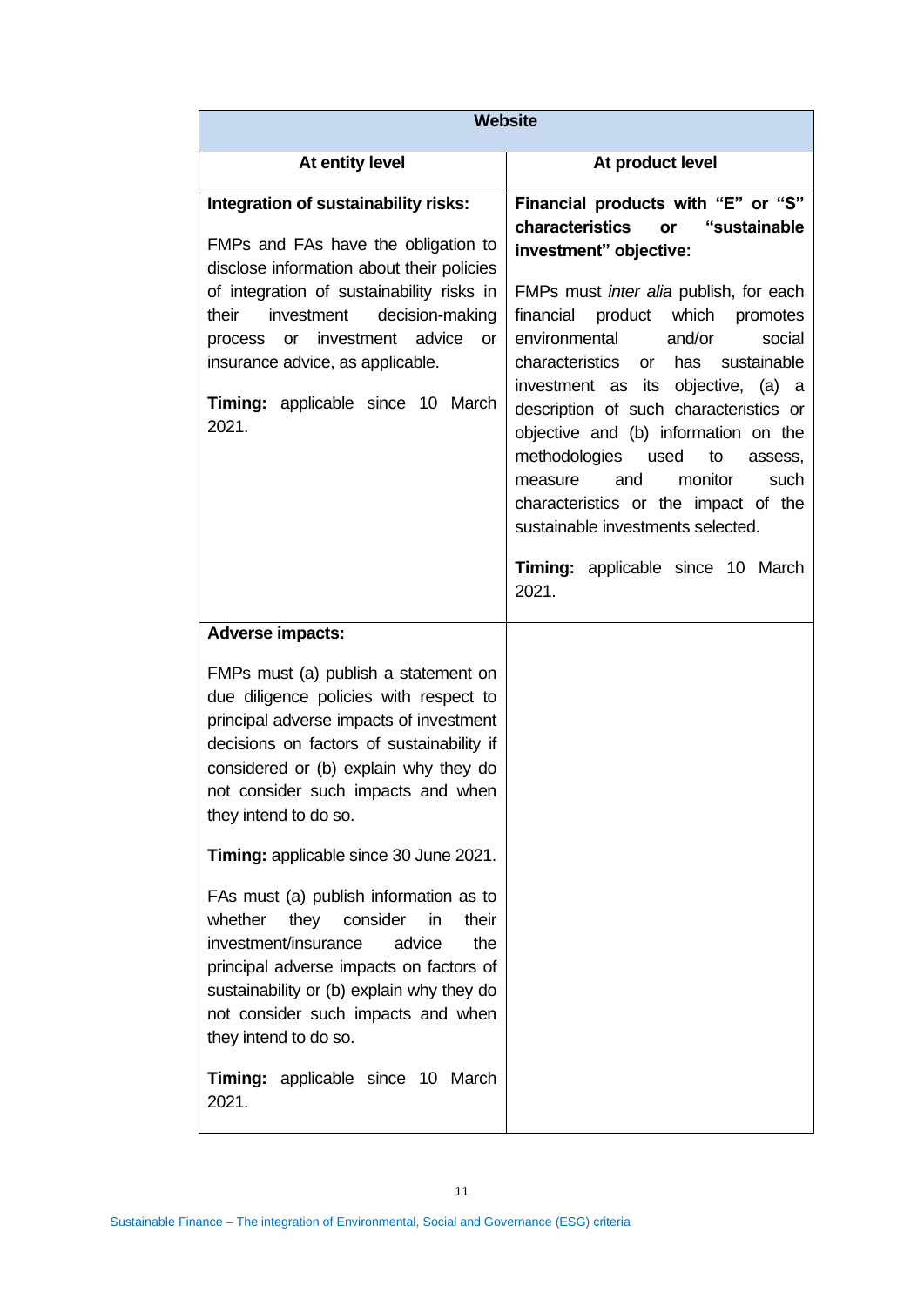| <b>Pre-contractual documents</b> |  |
|----------------------------------|--|
| At product level                 |  |
|                                  |  |

#### **Integration of sustainability risks:**

FMPs and FAs must include in their pre-contractual disclosures a description of (a) the manner in which sustainability risks are integrated into their investment decisions or advice, as applicable and (b) the results of the assessment of the potential impacts of sustainability risks on the returns of the products they make available or advise on, as applicable. If such risks are considered not to be relevant, FMPs and FAs must explain why.

**Timing:** applicable since 10 March 2021.

Additional information should be disclosed by 30 December 2022.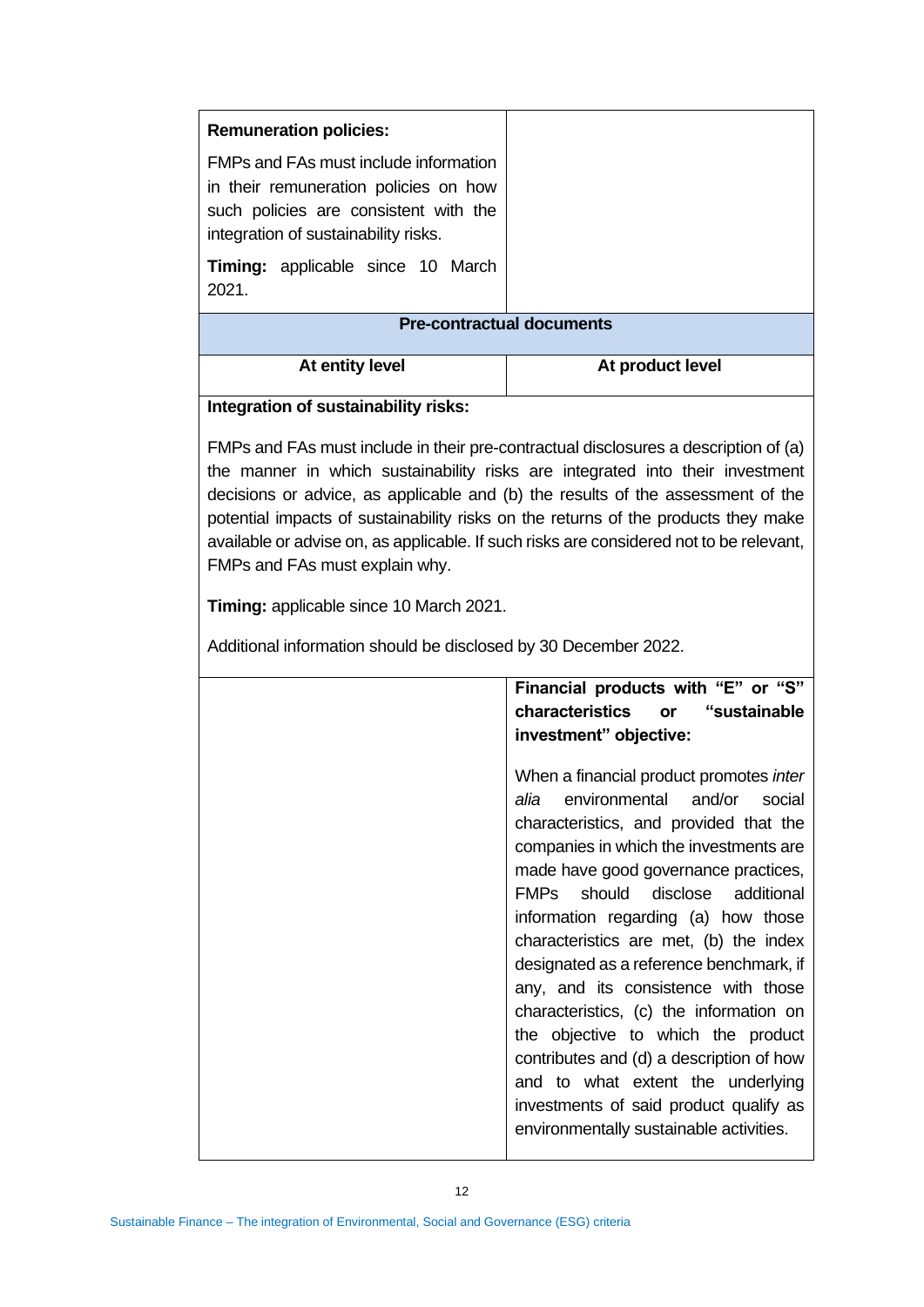|                         | Timing: applicable since 10 March<br>2021.                                                                                                                                                                                                                                                                                                                                                                                                                                                                                                            |
|-------------------------|-------------------------------------------------------------------------------------------------------------------------------------------------------------------------------------------------------------------------------------------------------------------------------------------------------------------------------------------------------------------------------------------------------------------------------------------------------------------------------------------------------------------------------------------------------|
|                         | <b>Adverse impacts:</b><br>FMPs must disclose (a)<br>clear<br>a<br>explanation of whether and how a<br>financial product considers principal<br>adverse<br>impacts<br>factors<br>of<br>on<br>sustainability and (b) a statement that<br>information relating to such principal<br>adverse impacts is available in periodic<br>reports.<br>Timing: 30 December 2022.                                                                                                                                                                                   |
| <b>Periodic reports</b> |                                                                                                                                                                                                                                                                                                                                                                                                                                                                                                                                                       |
| At entity level         | At product level                                                                                                                                                                                                                                                                                                                                                                                                                                                                                                                                      |
|                         | Financial products with "E" or "S"<br>characteristics<br>"sustainable<br>or<br>investment" objective:                                                                                                                                                                                                                                                                                                                                                                                                                                                 |
|                         | When a financial product promotes inter<br>environmental<br>and/or<br>alia<br>social<br>characteristics, and provided that the<br>companies in which the investments are<br>made have good governance practices,<br>FMPs must include in periodic reports<br>certain information on (a) the extent to<br>environmental and/or<br>which<br>social<br>characteristics are met or (b) the overall<br>impact of the financial product on<br>sustainability as well as information<br>related to the index designated as a<br>reference benchmark, if any. |
|                         | Timing: 1 January 2022.                                                                                                                                                                                                                                                                                                                                                                                                                                                                                                                               |

### **B. Deadlines**

The requirements stemming from the EU legal framework surrounding sustainable investment are or will be applicable as of various dates, starting on 10 March 2021.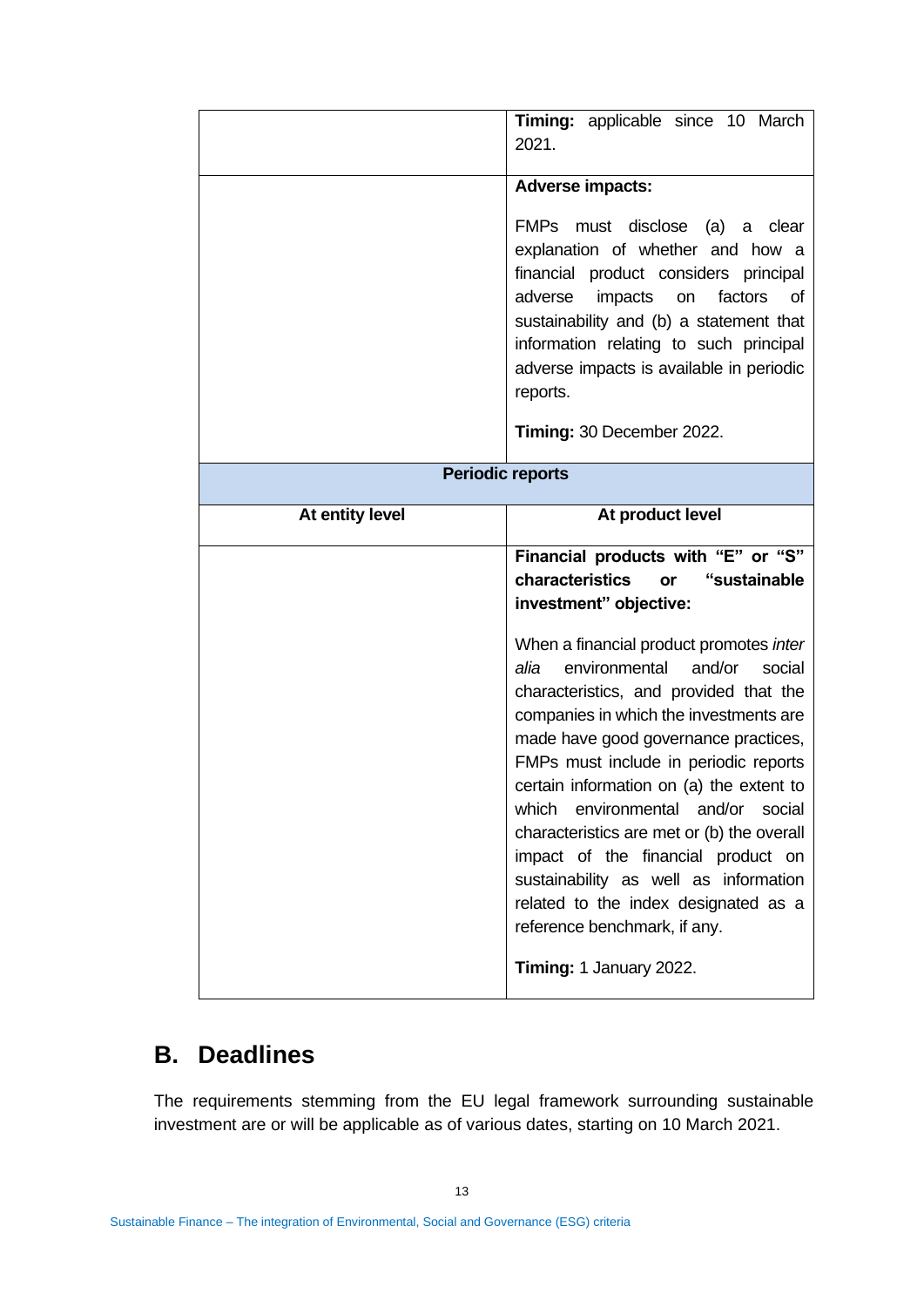As aforesaid, until the application of the RTS on 1 July 2022, the latter should be used in order to help better understand and pin down the obligations arising from the SFDR. The Commission emphasized that even without the implementation of the RTS, FMPs and FAs must already to comply with the framework principles laid down in the SFDR.



The following timeline summarizes the next regulatory steps of the Action Plan.

# **V. OUR EXPERTISE AND SERVICES**

Being present since the beginning of the development of sustainable finance in Luxembourg more than 10 years ago, our team can assist you in your transition to understand and implement sustainability changes and issues in your relevant sector and providing our legal advice on all aspects of sustainable finance such as:

- assessment of your situation and of the different options applicable to your case;
- drafting sustainability-oriented policies;
- advising on the application of the relevant regulatory obligations to your case;
- drafting and reviewing documentation related to *inter alia* standard sustainability due diligence questionnaire, risk management process, remuneration policies, engagement policy;
- supporting you for labelling; and
- supporting you in your day-to-day operations in accordance with ESG criteria.

We combine our legal expertise with other firms to provide you with a complete understanding of the sustainability implications for your firm.

We remain available for any information you may need in this respect and to accompany you throughout your business projects.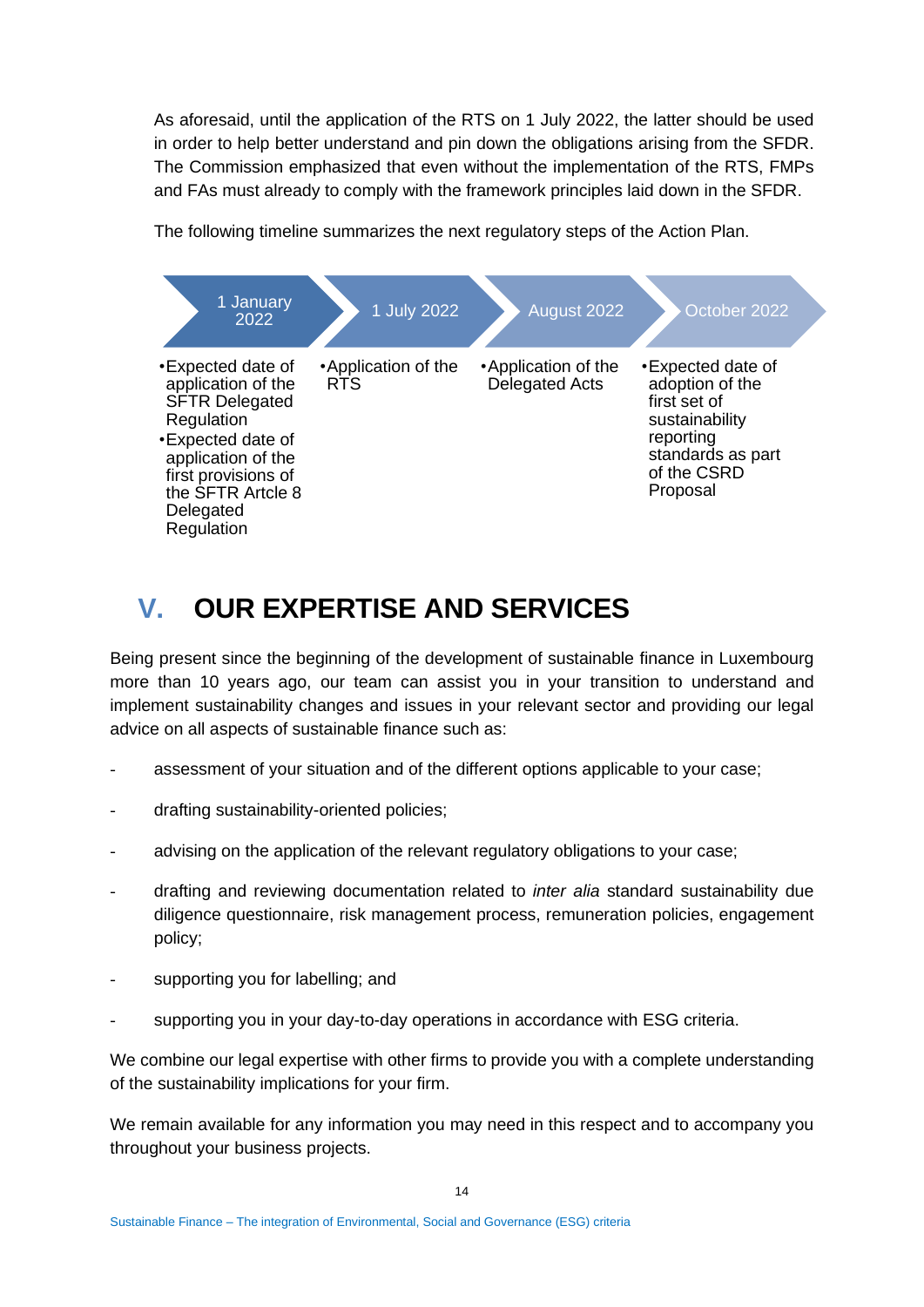#### **Contact**

Please feel free to contact the team at [contact@kpmglaw.lu](mailto:contact@kpmglaw.lu)

KPMG Law Luxembourg *Société à reponsabilité limitée* 2, rue Albert Borschette L-1246 Luxembourg Tel : (+352) 26 34 38 20

#### [www.kpmglaw.lu](http://www.kpmglaw.lu/)

The information presented in this document in any form is provided for information purposes only. It does not constitute legal advice and should not be construed as such. No reader should make or fail to make decisions based solely on this information. KPMG Law Luxembourg declines all liability for the use made by the reader of the informative content of this document. The professionals at KPMG Law Luxembourg will be pleased to discuss with the reader the various options available with respect to specific legal issues concerning the information contained herein.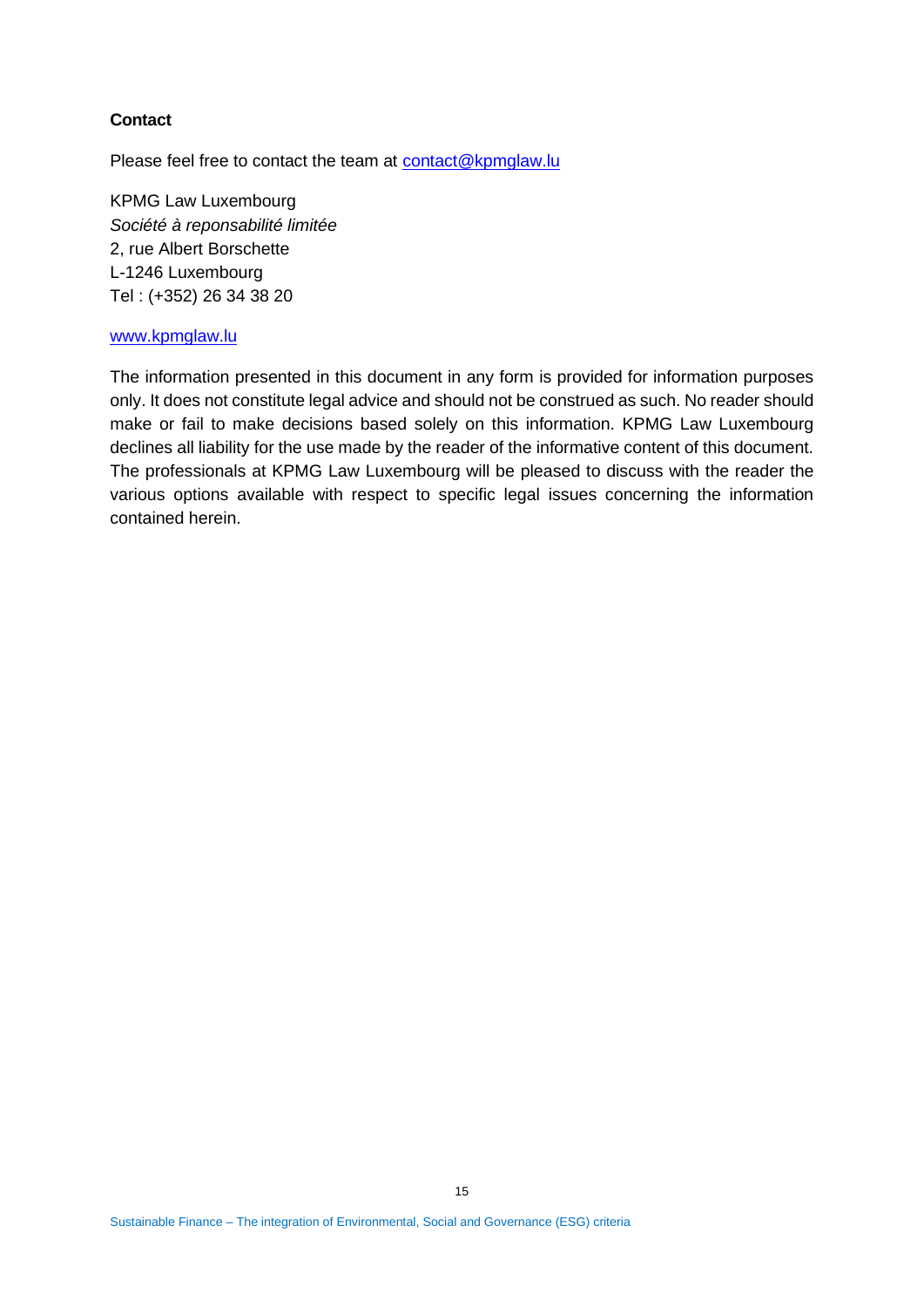# <span id="page-15-0"></span>**VI. GLOSSARY**

The capitalized terms used in this brochure have the meaning given to them below.

- **Action Plan** means the action plan on financing sustainable growth as published by the Commission on 8 March 2020, as further described in section [III](#page-1-0)[.A](#page-2-0) of this brochure.
- **AIFM** means alternative investment fund manager.
- **AIFMD** means Directive 2011/61/EU of the European Parliament and of the Council of 8 June 2011 on Alternative Investment Fund Managers and amending Directives 2003/41/EC and 2009/65/EC and Regulations (EC) No 1060/2009 and (EU) No 1095/2010.
- **Commission** means the European Commission.
- **CSRD Proposal** means the proposal for a Corporate Sustainability Reporting Directive adopted by the Commission on 21 April 2021.
- **CSSF** means the supervisory authority of the Luxembourg financial sector (*Commission de Surveillance du Secteur Financier*).
- **Council** means the Council of the EU.
- **Delegated Acts** means the 6 (six) delegated acts adopted by the Commission on 21 April 2021, amending multiple directives and regulations as regards the UCITS, AIFMD, MiFID, IDD and Solvency II frameworks by the integration of sustainability risks and factors.
- **DNSH Principle** means the "Do Not Significantly Harm" principle as described in section [II](#page-1-1) of this brochure.
- **ESAs** means the European Supervisory Authorities, namely the European Banking Authority (EBA), the European Securities and Markets Authority (ESMA) and the European Insurance and Occupational Authority (EIOPA).
- **EU** means the European Union.
- **FAs** means financial advisers which, according to the SFDR, means "(a) an insurance intermediary which provides insurance advice with regard to IBIPs; (b) an insurance undertaking which provides insurance advice with regard to IBIPs; (c) a credit institution which provides investment advice; (d) an investment firm which provides investment advice; (e) an AIFM which provides investment advice in accordance with point (b)(i) of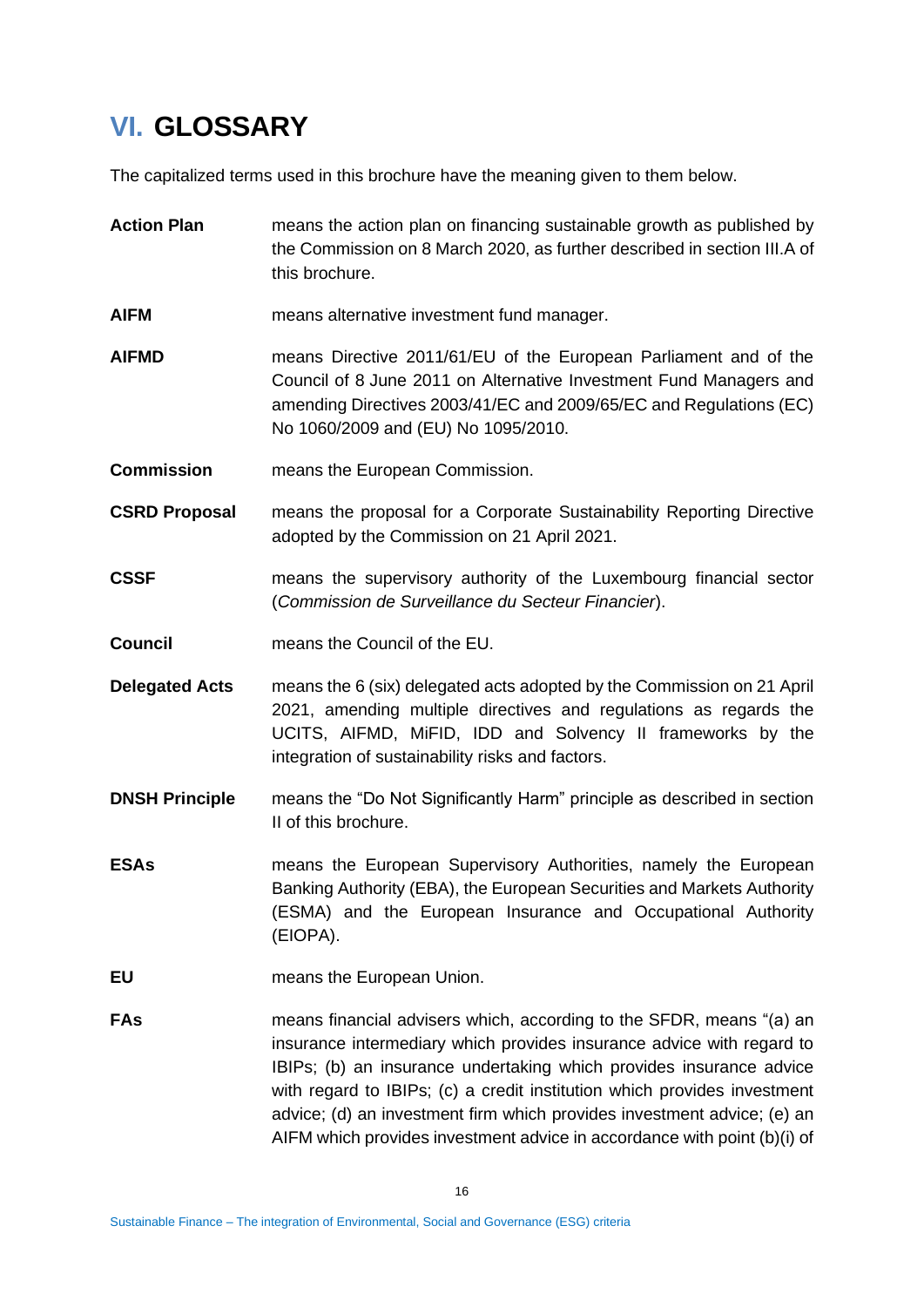Article 6(4) of Directive 2011/61/EU; or (f) a UCITS management company which provides investment advice in accordance with point (b)(i) of Article 6(3) of Directive 2009/65/EC".

- **FMPs** means financial market participants which, according to the SFDR, means "(a) an insurance undertaking which makes available an insurance‐based investment product (IBIP); (b) an investment firm which provides portfolio management; (c) an institution for occupational retirement provision (IORP); (d) a manufacturer of a pension product; (e) an alternative investment fund manager (AIFM); (f) a pan‐European personal pension product (PEPP) provider; (g) a manager of a qualifying venture capital fund registered in accordance with Article 14 of Regulation (EU) No 345/2013; (h) a manager of a qualifying social entrepreneurship fund registered in accordance with Article 15 of Regulation (EU) No 346/2013; (i) a management company of an undertaking for collective investment in transferable securities (UCITS management company); or (j) a credit institution which provides portfolio management".
- **IDD** means Directive (EU) 2016/97 of the European Parliament and of the Council of 20 January 2016 on insurance distribution.
- **MiFID** means Directive 2014/65/EU of the European Parliament and of the Council of 15 May 2014 on markets in financial instruments and amending Directive 2002/92/EC and Directive 2011/61/EU.
- **Paris Agreement** means the Paris agreement on climate change of 12 December 2015.
- **Roadmap** means the Luxembourg Sustainable Finance Roadmap presented in October 2018, as described in section [III](#page-1-0)[.B](#page-8-0) in this brochure.
- **RTS** means the draft regulatory technical standards developed by the ESAs through the Joint Committee with regard to the content, methodologies and presentation of sustainability-related disclosures under empowerments Articles 2a, 4(6) and (7), 8(3), 9(5), 10(2) and 11(4) of the SFDR.
- **SFBR** means the Regulation (EU) 2019/2089 of the European Parliament and of the Council of 27 November 2019 amending Regulation (EU) 2016/1011 as regards EU Climate Transition Benchmarks, EU Parisaligned Benchmarks and sustainability-related disclosures for benchmarks as described in section [III](#page-1-0)[.A.](#page-2-0)[3.](#page-5-0)
- **SFDR** means the Regulation (EU) 2019/2088 of the European Parliament and of the Council of 27 November 2019 on sustainability‐related disclosures in the financial services sector as described in section [III](#page-1-0)[.A](#page-2-0)[.1.](#page-2-1)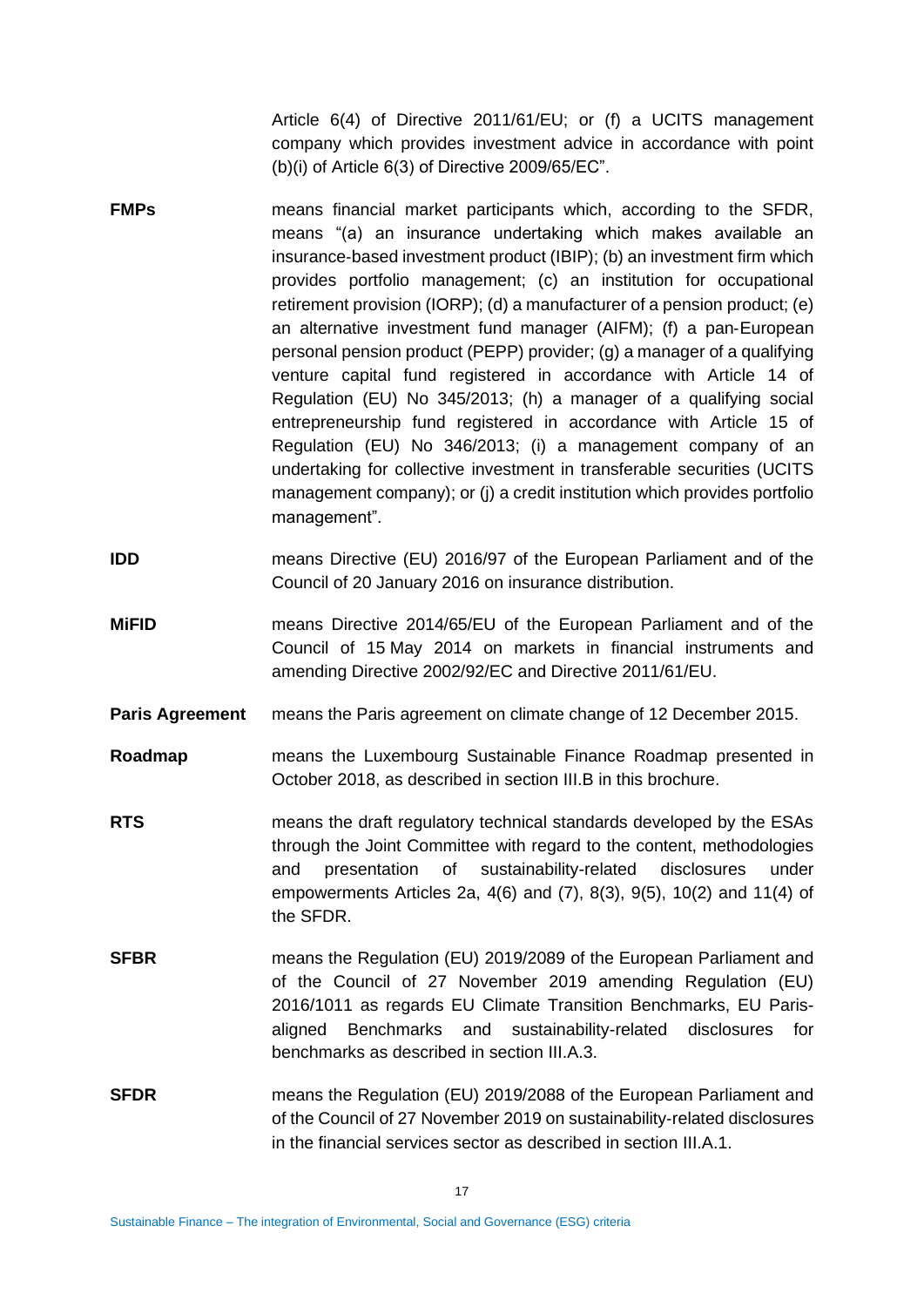- **SFTR** means the Regulation (EU) 2020/852 of the European Parliament and of the Council of 18 June 2020 on the establishment of a framework to facilitate sustainable investment and amending Regulation (EU) 2019/2088 as described in section [III](#page-1-0)[.A.](#page-2-0)[2.](#page-5-1)
- **SFTR Delegated Regulation** means the Commission Delegated Regulation of 4 June 2021 supplementing Regulation (EU) 2020/852 of the European Parliament and of the Council by establishing the technical screening criteria for determining the conditions under which an economic activity qualified as contributing substantially to climate change mitigation or climate change adaptation and for determining whether that economic activity causes no significant harm to any of the other environmental objectives.
- **SFTR Article 8 Delegated Regulation** Means the Commission Delegated Regulation supplementing Regulation (EU) 2020/852 of the European Parliament and of the Council by specifying the content and presentation of information to be disclosed by undertakings subject to Articles 19a or 29a of Directive 2013/34/EU concerning environmentally sustainable economic activities, and specifying the methodology to comply with that disclosure obligation.
- **Solvency II means Directive 2009/138/EC of the European Parliament and of the** Council on the taking-up and pursuit of the business of Insurance and Reinsurance (Solvency II).
- **UCITS** means undertaking for collective investments in transferable securities.